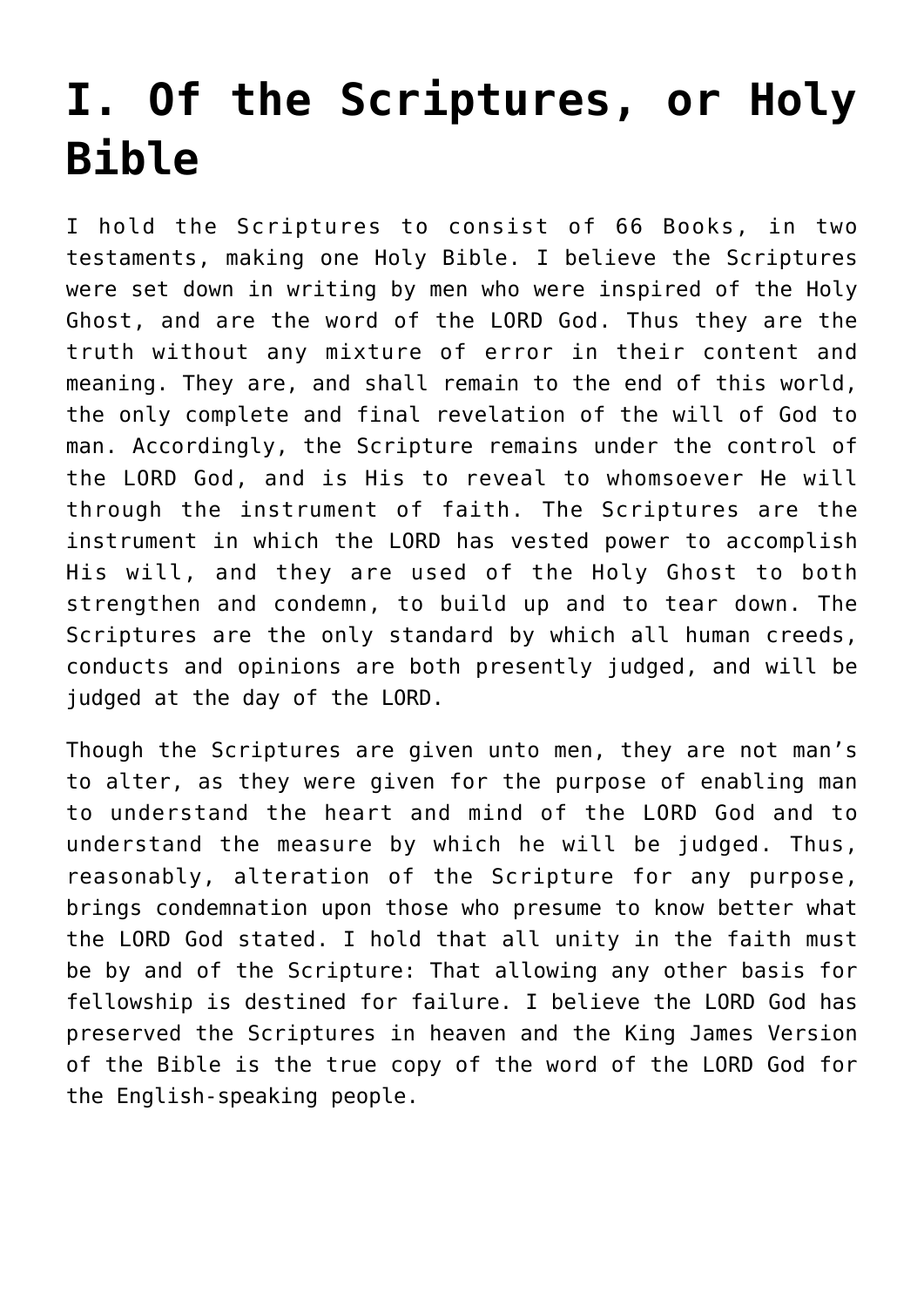## **The Books of the Holy Bible**

#### **Old Testament**

Genesis; Exodus; Leviticus; Numbers; Deuteronomy; Joshua; Judges; Ruth; I Samuel; II Samuel; I Kings; II Kings; I Chronicles; II Chronicles; Ezra; Nehemiah; Esther; Job; Psalms; Proverbs; Ecclesiastes; Song of Solomon; Isaiah; Jeremiah; Lamentations; Ezekiel; Daniel; Hosea; Joel; Amos; Obadiah; Jonah; Micah; Nahum; Habakkuk; Zephaniah; Haggai; Zechariah; Malachi.

#### **New Testament**

Matthew; Mark; Luke; John; Acts; Romans; I Corinthians; II Corinthians; Galatians; Ephesians; Philippians; Colossians; I Thessalonians; II Thessalonians; I Timothy; II Timothy; Titus; Philemon; Hebrews; James; I Peter; II Peter; I John; II John; III John; Jude; Revelation.

## **References**

*II Timothy 3:16-17; II Peter 1:19-21; II Peter 3:15-16; Zechariah 1:1; Isaiah 30:8-11; Job 19:23-27; Jeremiah 36:1-2; I Peter 1:10-12; Luke 24:44-47; John 12:37-41; Luke 16:27-31; I Corinthians 1:21-24 John 17:17; Psalm 138:2; Psalm 12:6-7; Isaiah 29:11-14; Ephesians 6:17; Isaiah 55:8-11; Psalm 119:49-50; Psalm 19:7-11; Isaiah 28:9-10; Psalm 119:9; Exodus 20:3-17; Deuteronomy 29:29; Romans 10:14-15; Jeremiah 9:23-24; Romans 3:4; John 12:48; Isaiah 8:20; Jeremiah 28:12-17; Psalm 105:7-8; Jeremiah 36:27-32; Deuteronomy 4:1-2; Proverb 30:5-6; Revelation 22:18-19; Jeremiah 26:1-2; Psalm 119:89; Acts 2:4-11; Psalm 68:11; Ecclesiastes 8:4.*

## **Scriptures:**

All scripture is given by inspiration of God, and is profitable for doctrine, for reproof, for correction, for instruction in righteousness: That the man of God may be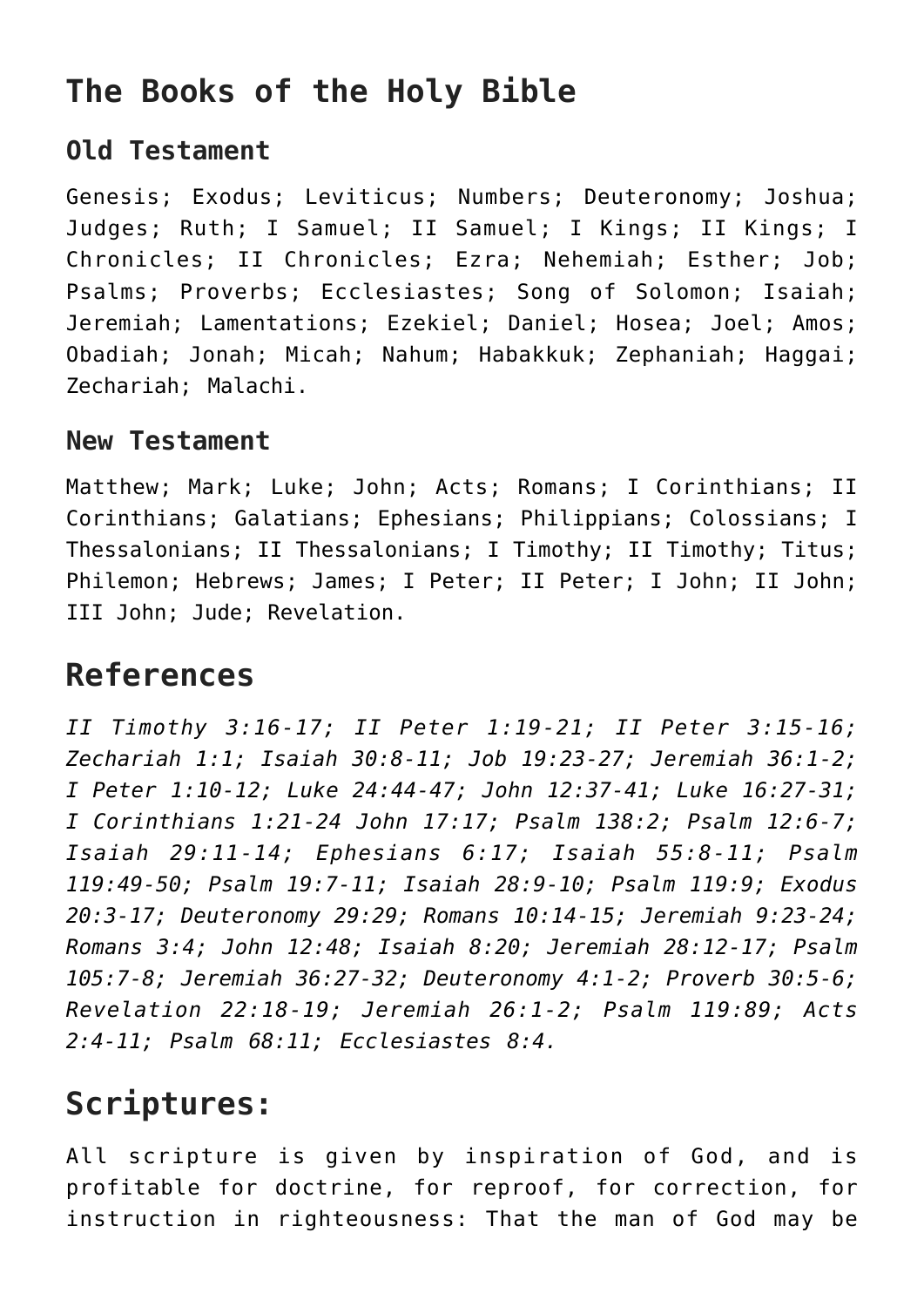perfect, throughly furnished unto all good works. *(II Timothy 3:16-17)*

We have also a more sure word of prophecy; whereunto ye do well that ye take heed, as unto a light that shineth in a dark place, until the day dawn, and the day star arise in your hearts: Knowing this first, that no prophecy of the scripture is of any private interpretation. For the prophecy came not in old time by the will of man: but holy men of God spake *as they were* moved by the Holy Ghost. *(II Peter 1:19-21)*

And account *that* the longsuffering of our Lord *is* salvation; even as our beloved brother Paul also according to the wisdom given unto him hath written unto you; As also in all *his* epistles, speaking in them of these things; in which are some things hard to be understood, which they that are unlearned and unstable wrest, as *they do* also the other scriptures, unto their own destruction. *(II Peter 3:15-16)*

In the eighth month, in the second year of Darius, came the word of the Lord unto Zechariah, the son of Berechiah, the son of Iddo the prophet. . . *(Zechariah 1:1)*

Now go, write it before them in a table, and note it in a book, that it may be for the time to come for ever and ever: That this *is* a rebellious people, lying children, children *that* will not hear the law of the LORD: Which say to the seers, See not; and to the prophets, Prophesy not unto us right things, speak unto us smooth things, prophesy deceits: Get you out of the way, turn aside out of the path, cause the Holy One of Israel to cease from before us. *(Isaiah 30:8-11)*

Oh that my words were now written! oh that they were printed in a book! That they were graven with an iron pen and lead in the rock for ever! For I know *that* my redeemer liveth, and *that* he shall stand at the latter *day* upon the earth: And *though* after my skin *worms* destroy this *body,* yet in my flesh shall I see God: Whom I shall see for myself, and mine eyes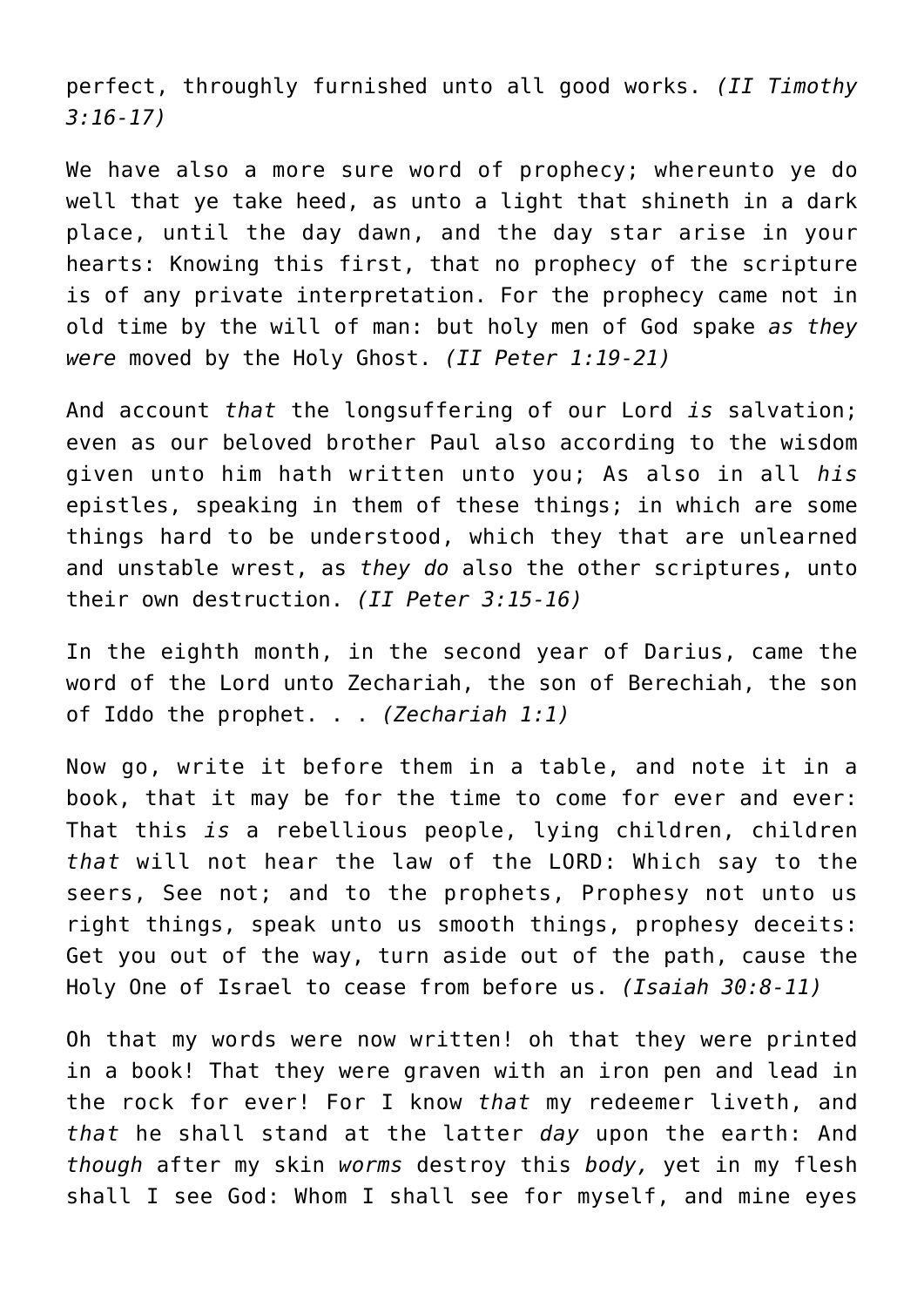shall behold, and not another; *though* my reins be consumed within me. *(Job 19:23-27)*

And it came to pass in the fourth year of Jehoiakim the son of Josiah king of Judah, *that* this word came unto Jeremiah from the LORD, saying, Take thee a roll of a book, and write therein all the words that I have spoken unto thee against Israel, and against Judah, and against all the nations, from the day I spake unto thee, from the days of Josiah, even unto this day. *(Jeremiah 36:1-2)*

Of which salvation the prophets have enquired and searched diligently, who prophesied of the grace that should come unto you; Searching what, or what manner of time the Spirit of Christ which was in them did signify, when it testified beforehand the sufferings of Christ, and the glory that should follow. Unto whom it was revealed, that not unto themselves, but unto us they did minister the things, which are now reported unto you by them that have preached the gospel unto you with the Holy Ghost sent down from heaven; which things the angels desire to look into. *(I Peter 1:10-12)*

And he said unto them, These *are* the words which I spake unto you, while I was yet with you, that all things must be fulfilled, which were written in the law of Moses, and *in* the prophets, and *in* the psalms, concerning me. Then opened he their understanding, that they might understand the scriptures, And said unto them, Thus it is written, and thus it behoved Christ to suffer, and to rise from the dead the third day: And that repentance and remission of sins should be preached in his name among all nations, beginning at Jerusalem. *(Luke 24:44-47)*

But though he had done so many miracles before them, yet they believed not on him: That the saying of Esaias the prophet might be fulfilled, which he spake, Lord, who hath believed our report? and to whom hath the arm of the Lord been revealed? Therefore they could not believe, because that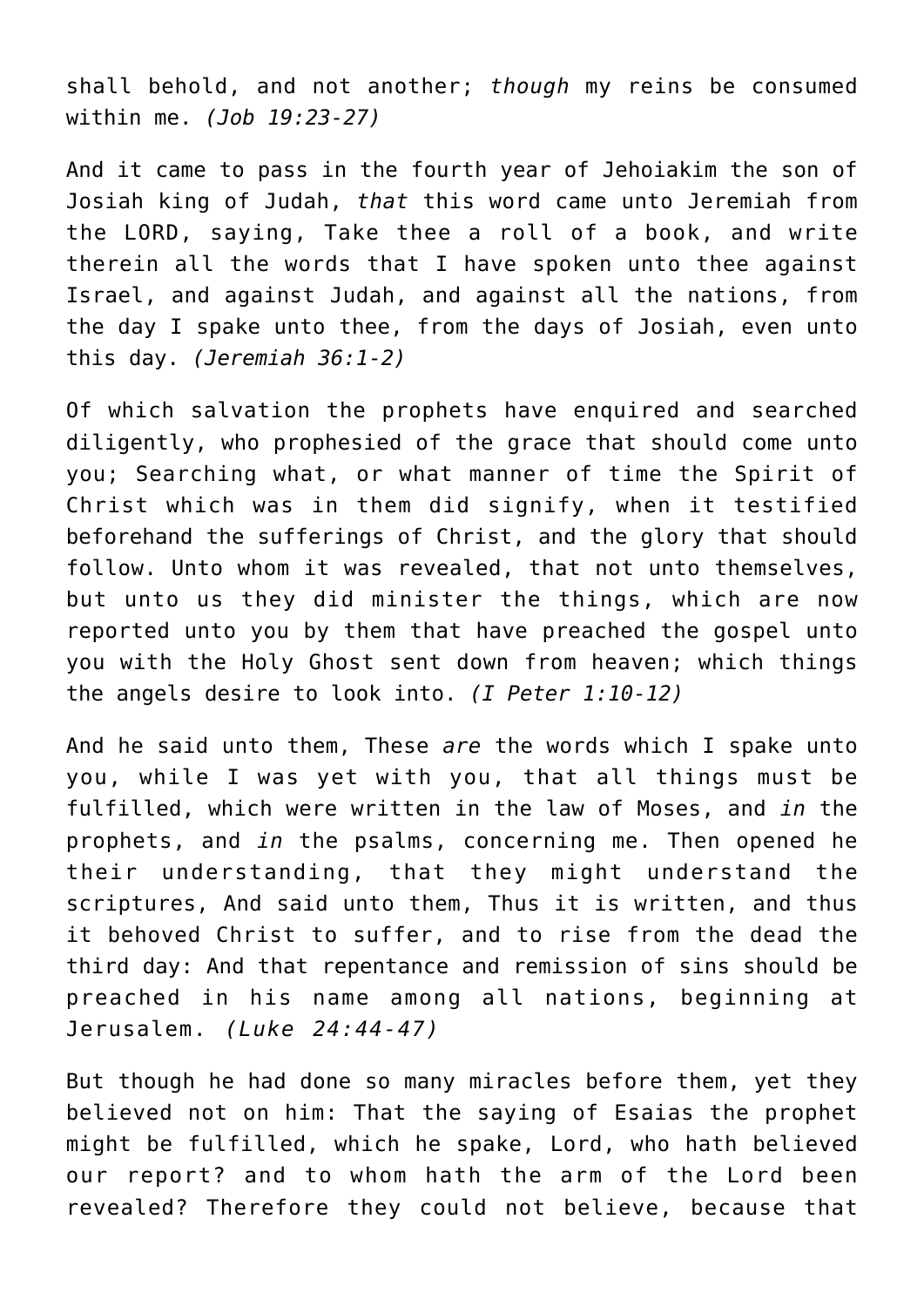Esaias said again, He hath blinded their eyes, and hardened their heart; that they should not see with *their* eyes, nor understand with *their* heart, and be converted, and I should heal them. These things said Esaias, when he saw his glory, and spake of him. *(John 12:37-41)*

Then he said, I pray thee therefore, father, that thou wouldest send him to my father's house: For I have five brethren; that he may testify unto them, lest they also come into this place of torment. Abraham saith unto him, They have Moses and the prophets; let them hear them. And he said, Nay, father Abraham: but if one went unto them from the dead, they will repent. And he said unto him, If they hear not Moses and the prophets, neither will they be persuaded, though one rose from the dead. *(Luke 16:27-31)*

For after that in the wisdom of God the world by wisdom knew not God, it pleased God by the foolishness of preaching to save them that believe. For the Jews require a sign, and the Greeks seek after wisdom: But we preach Christ crucified, unto the Jews a stumblingblock, and unto the Greeks foolishness; But unto them which are called, both Jews and Greeks, Christ the power of God, and the wisdom of God. *(I Corinthians 1:21-24)*

Sanctify them through thy truth; thy word is truth. *(John 17:17)*

I will worship toward thy holy temple, and praise thy name for thy lovingkindness and for thy truth: for thou hast magnified thy word above all thy name. *(Psalm 138:2)*

The words of the LORD are pure words: as silver tried in a furnace of earth, purified seven times. Thou shalt keep them, O LORD, thou shalt preserve them from this generation for ever. *(Psalm 12:6-7)*

And the vision of all is become unto you as the words of a book that is sealed, which *men* deliver to one that is learned,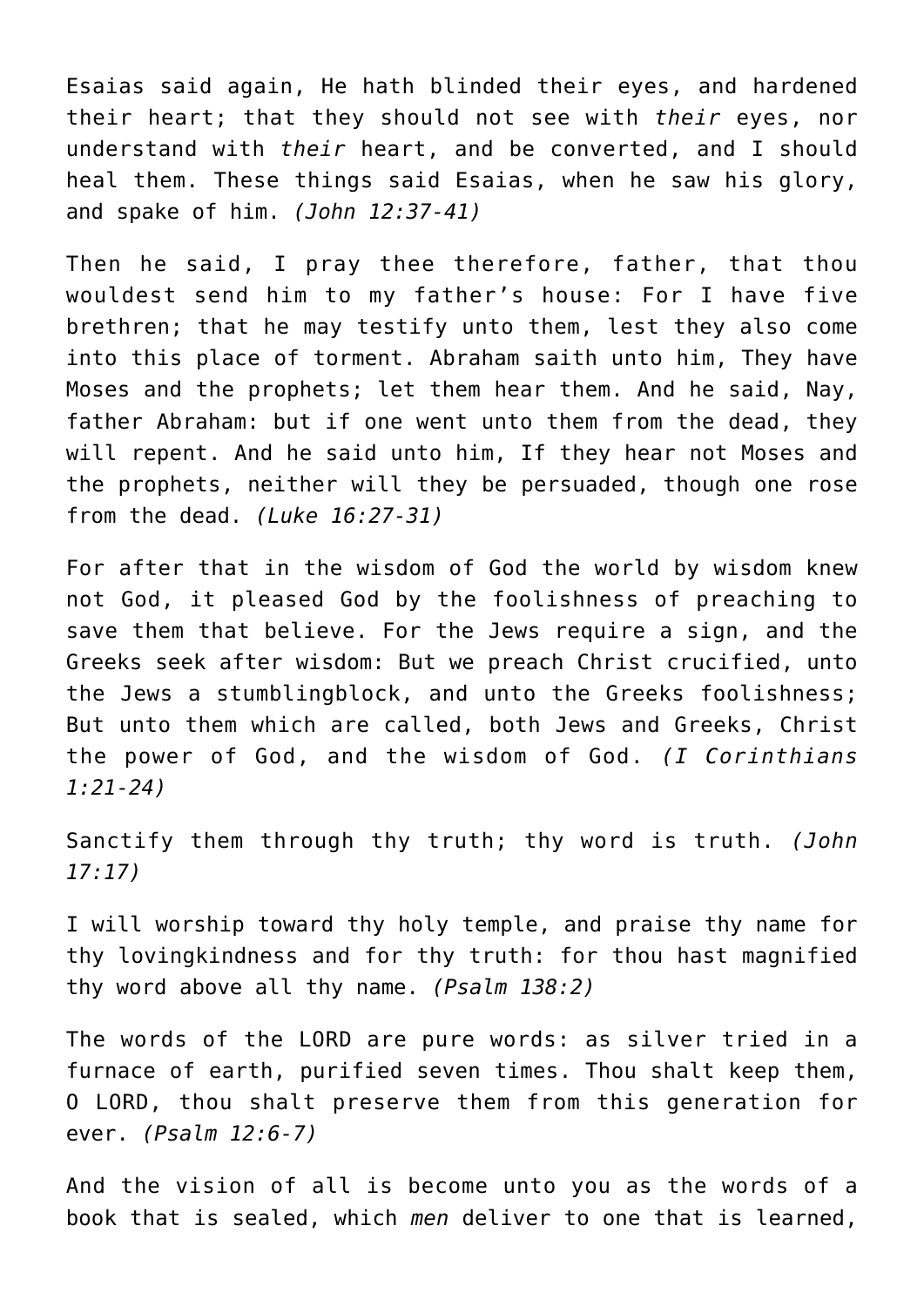saying, Read this, I pray thee: and he saith, I cannot; for it *is* sealed: And the book is delivered to him that is not learned, saying, Read this, I pray thee: and he saith, I am not learned. Wherefore the Lord said, Forasmuch as this people draw near *me* with their mouth, and with their lips do honour me, but have removed their heart far from me, and their fear toward me is taught by the precept of men: Therefore, behold, I will proceed to do a marvellous work among this people, *even* a marvellous work and a wonder: for the wisdom of their wise *men* shall perish, and the understanding of their prudent *men* shall be hid. *(Isaiah 29:11-14)*

And take the helmet of salvation, and the sword of the Spirit, which is the word of God: . . . *(Ephesians 6:17)*

For my thoughts are not your thoughts, neither are your ways my ways, saith the LORD. For as the heavens are higher than the earth, so are my ways higher than your ways, and my thoughts than your thoughts. For as the rain cometh down, and the snow from heaven, and returneth not thither, but watereth the earth, and maketh it bring forth and bud, that it may give seed to the sower, and bread to the eater: So shall my word be that goeth forth out of my mouth: it shall not return unto me void, but it shall accomplish that which I please, and it shall prosper in the thing whereto I sent it. *(Isaiah 55:8-11)*

Remember the word unto thy servant, upon which thou hast caused me to hope. This is my comfort in my affliction: for thy word hath quickened me. *(Psalm 119:49-50)*

The law of the Lord is perfect, converting the soul: the testimony of the Lord is sure, making wise the simple. The statutes of the Lord are right, rejoicing the heart: the commandment of the Lord is pure, enlightening the eyes. The fear of the Lord is clean, enduring for ever: the judgments of the Lord are true and righteous altogether. More to be desired are they than gold, yea, than much fine gold: sweeter also than honey and the honeycomb. Moreover by them is thy servant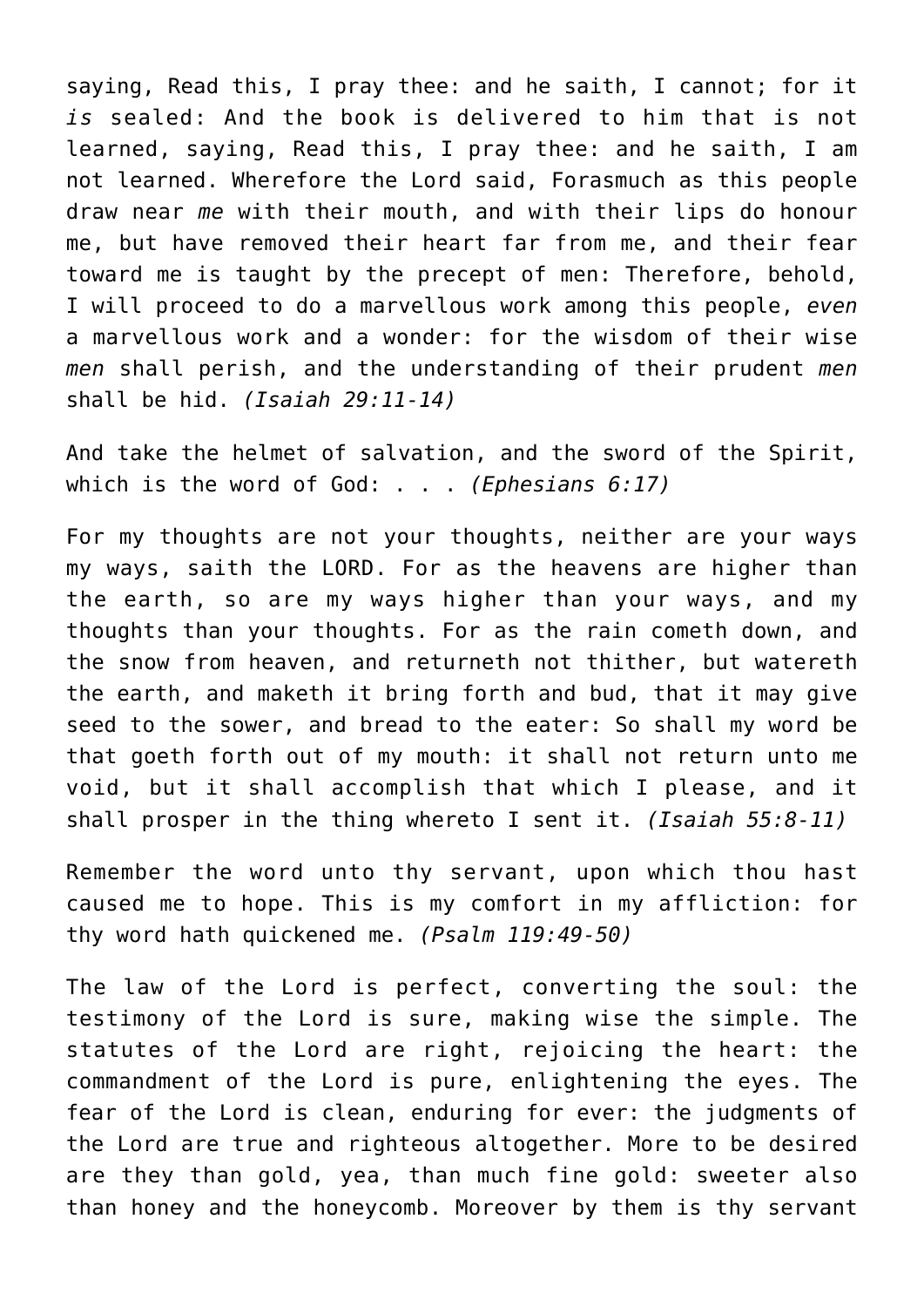warned: and in keeping of them there is great reward. *(Psalm 19:7-11)*

Whom shall he teach knowledge? and whom shall he make to understand doctrine? them that are weaned from the milk, and drawn from the breasts. For precept must be upon precept, precept upon precept; line upon line, line upon line; here a little, and there a little. . . *(Isaiah 28:9-10)*

Wherewithal shall a young man cleanse his way? by taking heed *thereto* according to thy word. *(Psalm 119:9)*

Thou shalt have no other gods before me. Thou shalt not make unto thee any graven image, or any likeness *of any thing* that *is* in heaven above, or that *is* in the earth beneath, or that *is* in the water under the earth: Thou shalt not bow down thyself to them, nor serve them: for I the LORD thy God *am* a jealous God, visiting the iniquity of the fathers upon the children unto the third and fourth *generation* of them that hate me; And shewing mercy unto thousands of them that love me, and keep my commandments. Thou shalt not take the name of the LORD thy God in vain; for the LORD will not hold him guiltless that taketh his name in vain. Remember the sabbath day, to keep it holy. Six days shalt thou labour, and do all thy work: But the seventh day *is* the sabbath of the LORD thy God: *in it* thou shalt not do any work, thou, nor thy son, nor thy daughter, thy manservant, nor thy maidservant, nor thy cattle, nor thy stranger that *is* within thy gates: For *in* six days the LORD made heaven and earth, the sea, and all that in them *is*, and rested the seventh day: wherefore the LORD blessed the sabbath day, and hallowed it. Honour thy father and thy mother: that thy days may be long upon the land which the LORD thy God giveth thee. Thou shalt not kill. Thou shalt not commit adultery. Thou shalt not steal. Thou shalt not bear false witness against thy neighbour. Thou shalt not covet thy neighbour's house, thou shalt not covet thy neighbour's wife, nor his manservant, nor his maidservant, nor his ox, nor his ass, nor any thing that *is* thy neighbour's. *(Exodus 20:3-17)*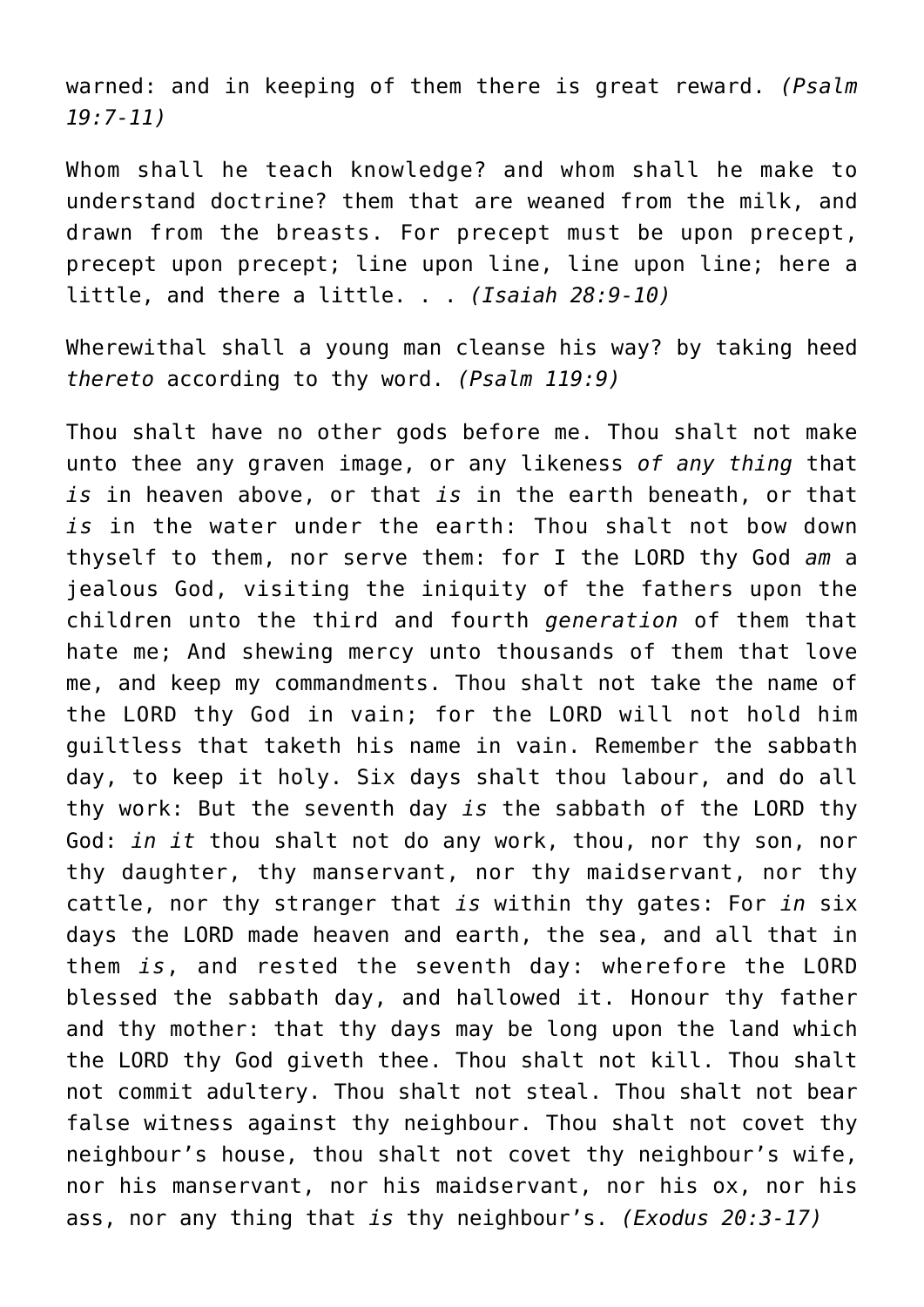The secret things belong unto the LORD our God: but those things which are revealed belong unto us and to our children for ever, that we may do all the words of this law. *(Deuteronomy 29:29)*

How then shall they call on him in whom they have not believed? and how shall they believe in him of whom they have not heard? and how shall they hear without a preacher? And how shall they preach, except they be sent? as it is written, How beautiful are the feet of them that preach the gospel of peace, and bring glad tidings of good things! *(Romans 10:14-15)*

Thus saith the LORD, Let not the wise *man* glory in his wisdom, neither let the mighty *man* glory in his might, let not the rich *man* glory in his riches: But let him that glorieth glory in this, that he understandeth and knoweth me, that I *am* the LORD which exercise lovingkindness, judgment, and righteousness, in the earth: for in these *things* I delight, saith the LORD. *(Jeremiah 9:23-24)*

God forbid: yea, let God be true, but every man a liar; as it is written, That thou mightest be justified in thy sayings, and mightest overcome when thou art judged. *(Romans 3:4)*

He that rejecteth me, and receiveth not my words, hath one that judgeth him: the word that I have spoken, the same shall judge him in the last day. *(John 12:48)*

To the law and to the testimony: if they speak not according to this word, *it is* because *there is* no light in them. *(Isaiah 8:20)*

Then the word of the LORD came unto Jeremiah *the prophet,* after that Hananiah the prophet had broken the yoke from off the neck of the prophet Jeremiah, saying, Go and tell Hananiah, saying, Thus saith the LORD; Thou hast broken the yokes of wood; but thou shalt make for them yokes of iron. For thus saith the LORD of hosts, the God of Israel; I have put a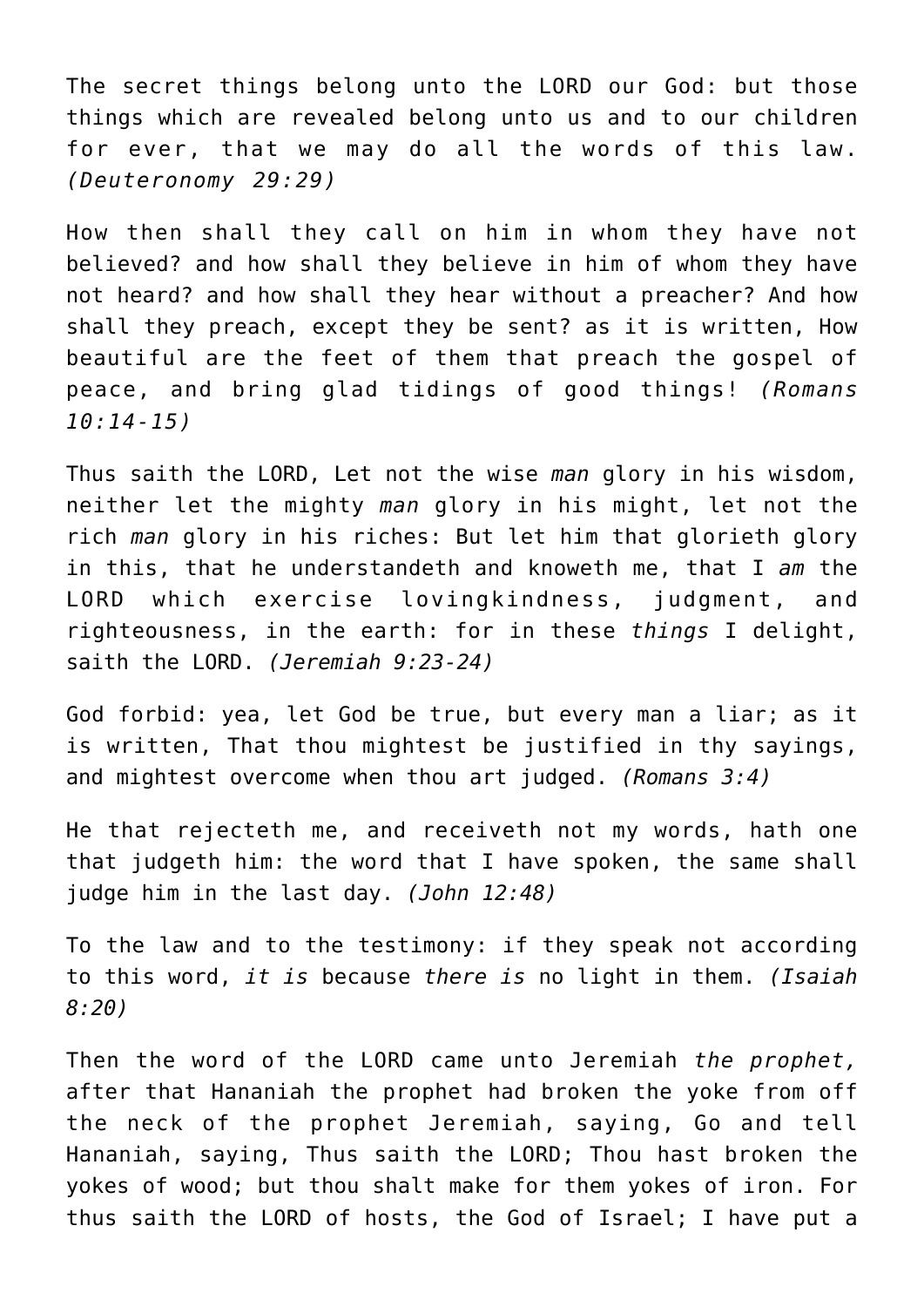yoke of iron upon the neck of all these nations, that they may serve Nebuchadnezzar king of Babylon; and they shall serve him: and I have given him the beasts of the field also. Then said the prophet Jeremiah unto Hananiah the prophet, Hear now, Hananiah; The LORD hath not sent thee; but thou makest this people to trust in a lie. Therefore thus saith the LORD; Behold, I will cast thee from off the face of the earth: this year thou shalt die, because thou hast taught rebellion against the LORD. So Hananiah the prophet died the same year in the seventh month. *(Jeremiah 28:12-17)*

He *is* the LORD our God: his judgments *are* in all the earth. He hath remembered his covenant for ever, the word *which* he commanded to a thousand generations. *(Psalm 105:7-8)*

Then the word of the LORD came to Jeremiah, after that the king had burned the roll, and the words which Baruch wrote at the mouth of Jeremiah, saying, Take thee again another roll, and write in it all the former words that were in the first roll, which Jehoiakim the king of Judah hath burned. And thou shalt say to Jehoiakim king of Judah, Thus saith the LORD; Thou hast burned this roll, saying, Why hast thou written therein, saying, The king of Babylon shall certainly come and destroy this land, and shall cause to cease from thence man and beast? Therefore thus saith the LORD of Jehoiakim king of Judah; He shall have none to sit upon the throne of David: and his dead body shall be cast out in the day to the heat, and in the night to the frost. And I will punish him and his seed and his servants for their iniquity; and I will bring upon them, and upon the inhabitants of Jerusalem, and upon the men of Judah, all the evil that I have pronounced against them; but they hearkened not. Then took Jeremiah another roll, and gave it to Baruch the scribe, the son of Neriah; who wrote therein from the mouth of Jeremiah all the words of the book which Jehoiakim king of Judah had burned in the fire: and there were added besides unto them many like words. *(Jeremiah 36:27-32)*

Now therefore hearken, O Israel, unto the statutes and unto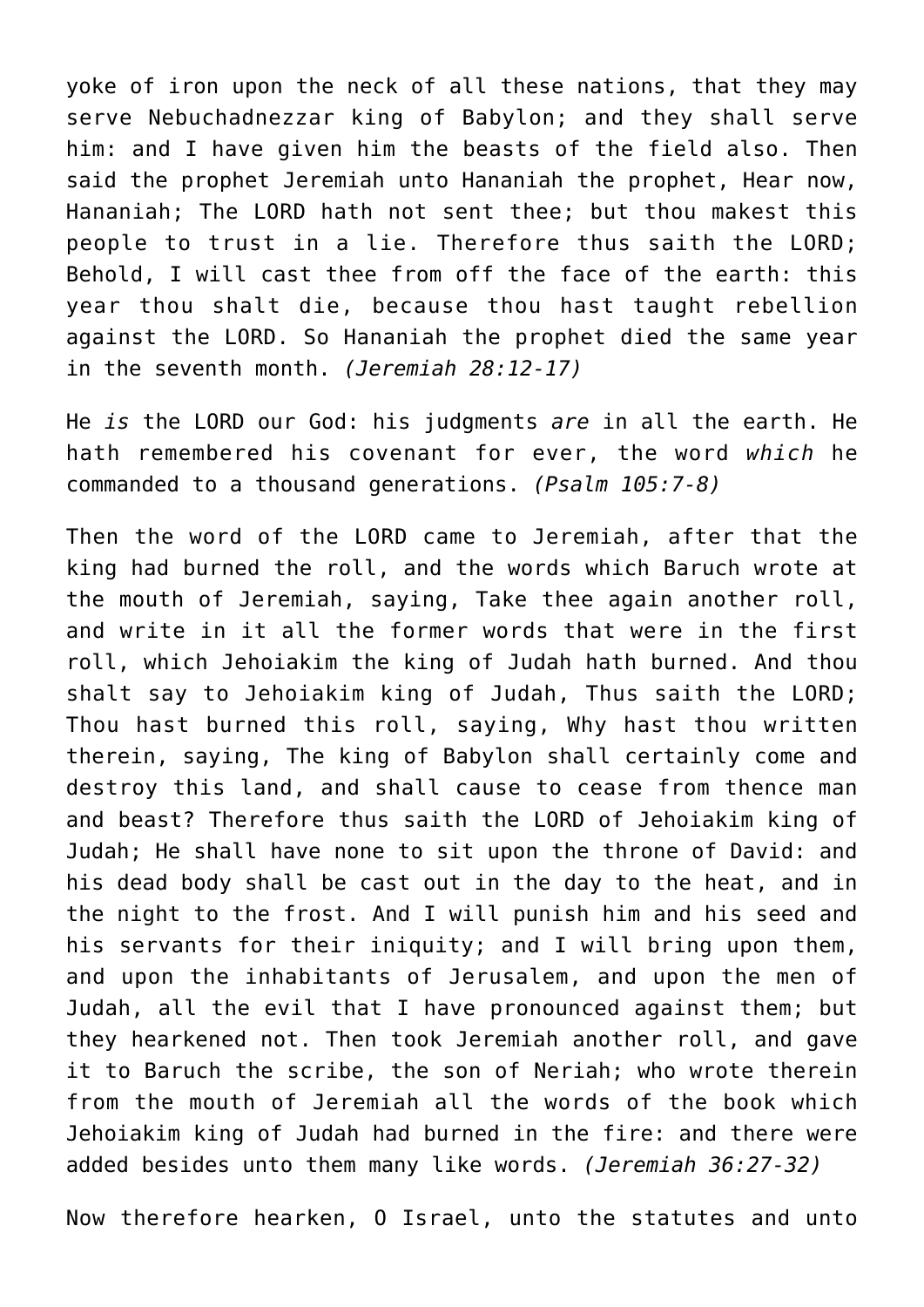the judgments, which I teach you, for to do *them,* that ye may live, and go in and possess the land which the LORD God of your fathers giveth you. Ye shall not add unto the word which I command you, neither shall ye diminish *ought* from it, that ye may keep the commandments of the LORD your God which I command you. *(Deuteronomy 4:1-2)*

Every word of God is pure: he is a shield unto them that put their trust in him. Add thou not unto his words, lest he reprove thee, and thou be found a liar. *(Proverb 30:5-6)*

For I testify unto every man that heareth the words of the prophecy of this book, If any man shall add unto these things, God shall add unto him the plagues that are written in this book: And if any man shall take away from the words of the book of this prophecy, God shall take away his part out of the book of life, and out of the holy city, and from the things which are written in this book. *(Revelation 22:18-19)*

In the beginning of the reign of Jehoiakim the son of Josiah king of Judah came this word from the LORD, saying, Thus saith the LORD; Stand in the court of the LORD'S house, and speak unto all the cities of Judah, which come to worship in the LORD'S house, all the words that I command thee to speak unto them; diminish not a word: . . . *(Jeremiah 26:1-2)*

Forever, O Lord, thy word is settled in heaven. *(Psalm 119:89)*

And they were all filled with the Holy Ghost, and began to speak with other tongues, as the Spirit gave them utterance. And there were dwelling at Jerusalem Jews, devout men, out of every nation under heaven. Now when this was noised abroad, the multitude came together, and were confounded, because that every man heard them speak in his own language. And they were all amazed and marvelled, saying one to another, Behold, are not all these which speak Galilaeans? And how hear we every man in our own tongue, wherein we were born? Parthians, and Medes, and Elamites, and the dwellers in Mesopotamia, and in